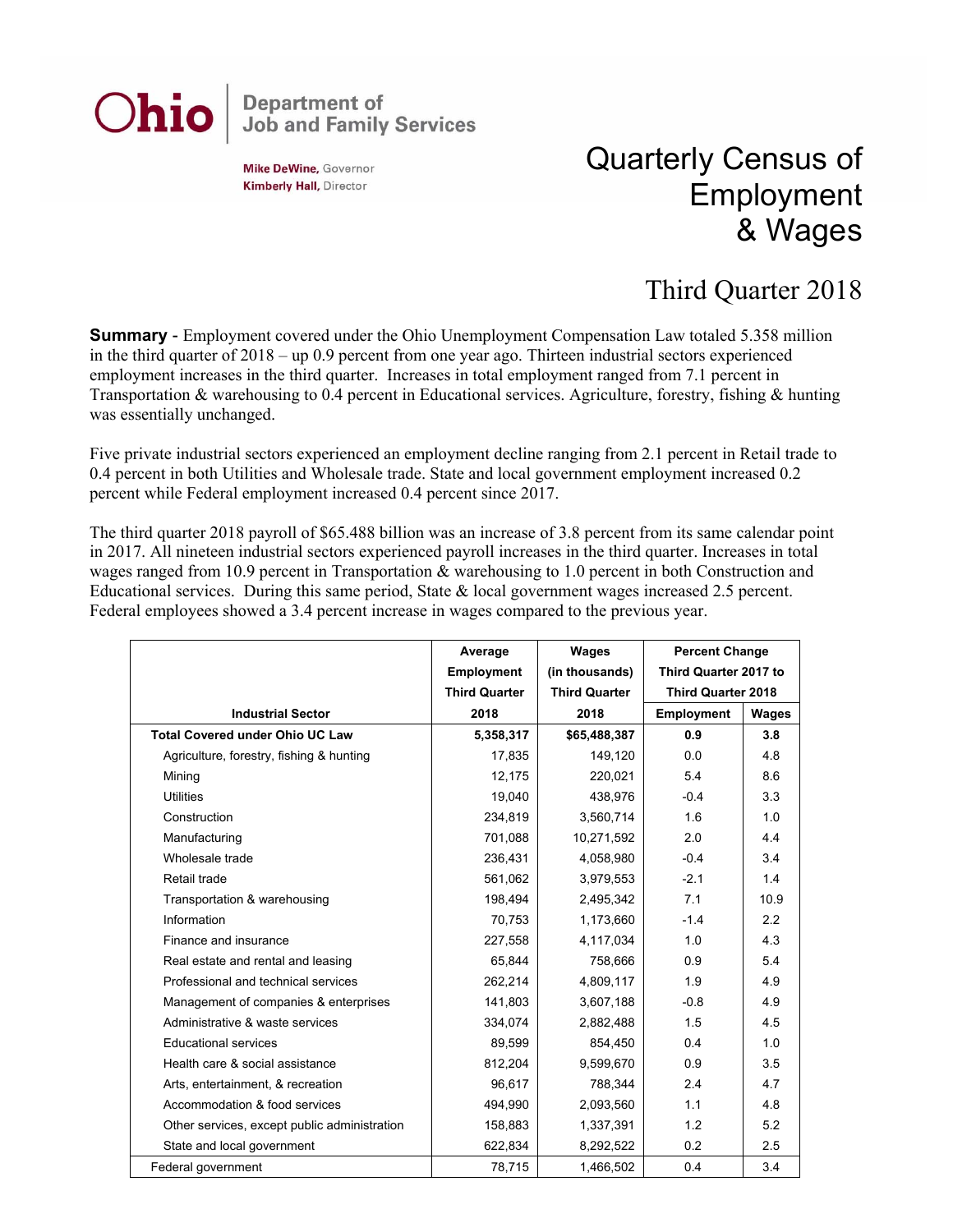Eight of Ohio's largest counties experienced employment increases from their third quarter 2017 levels. Increases ranged from 1.3 percent in Lucas County to 0.2 percent in Summit County. Montgomery County experienced the only decline, down 0.2 percent from a year ago. Mahoning County was essentially unchanged.

All ten of Ohio's largest counties experienced payroll increases since 2017. Payroll gains ranged from 5.2 percent in Lucas County to 2.6 percent in Butler County.

|                                        | Average              | Wages                | <b>Percent Change</b>     |       |
|----------------------------------------|----------------------|----------------------|---------------------------|-------|
|                                        | <b>Employment</b>    | (in thousands)       | Third Quarter 2017 to     |       |
|                                        | <b>Third Quarter</b> | <b>Third Quarter</b> | <b>Third Quarter 2018</b> |       |
| <b>Industrial Sector</b>               | 2018                 | 2018                 | <b>Employment</b>         | Wages |
| <b>Total Covered under Ohio UC Law</b> | 5,358,317            | \$65,488,387         | 0.9                       | 3.8   |
| <b>Butler</b>                          | 155,001              | \$1,849,790          | 0.5                       | 2.6   |
| Cuyahoga                               | 714,242              | \$9,694,263          | 0.9                       | 3.5   |
| Franklin                               | 747,154              | \$10,358,330         | 0.9                       | 4.8   |
| <b>Hamilton</b>                        | 512,955              | \$7,392,419          | 0.7                       | 2.7   |
| Lorain                                 | 98,055               | \$1,022,629          | 0.3                       | 4.4   |
| Lucas                                  | 206,969              | \$2,445,225          | 1.3                       | 5.2   |
| Mahoning                               | 95,594               | \$928,037            | 0.0                       | 3.1   |
| Montgomery                             | 251,178              | \$2,894,398          | $-0.2$                    | 3.1   |
| <b>Stark</b>                           | 159,641              | \$1,639,917          | 0.9                       | 3.9   |
| Summit                                 | 266,341              | \$3,160,724          | 0.2                       | 3.5   |
| All other counties                     | 2,151,187            | \$24,102,655         | 1.2                       | 4.0   |

The chart that follows presents the percentage of Ohio covered employment in each of the ten largest counties and all other counties combined. Ten of Ohio's 88 counties account for almost 60 percent of the state's covered employment.



**Percentage of Third Quarter 2018 Employment - Ten Largest Counties**